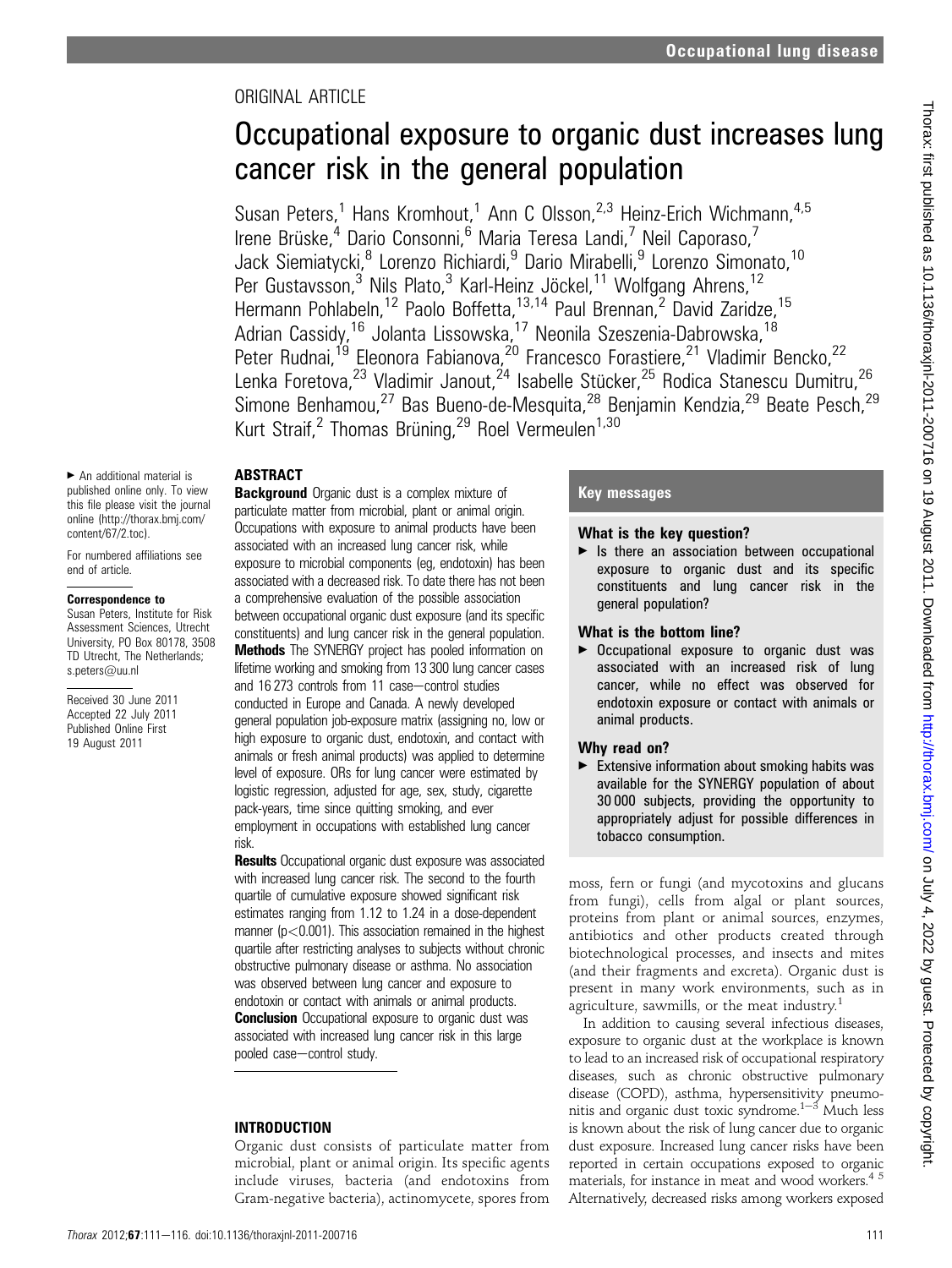to organic dust have also been described. A recent meta-analysis showed a reduction in lung cancer risk among agricultural and (cotton) textile workers who were exposed to organic dust containing endotoxin.<sup>6</sup> Stimulation of the immune system, in particular macrophages, by endotoxin has been hypothesised to be the mechanistic pathway.7 However, many of the epidemiological studies were not adequately controlled for smoking and therefore residual confounding due to differences in smoking habits between exposed and non-exposed subjects could not be excluded.

The SYNERGY population (recently described by Olsson et al 2011<sup>8</sup>) provided the opportunity to explore in more detail the possible effects of organic dust exposure and some of its specific constituents (endotoxin and contact with animals and/or animal products) on the risk of lung cancer. Since SYNERGY is a community-based study, it entails the whole spectrum of possible workplaces. Moreover, extensive information regarding smoking habits is available to appropriately adjust for possible differences in tobacco consumption.

### **METHODS**

The SYNERGY project started in 2007 and is a pooled analysis of case-control studies on the joint effects of occupational carcinogens in the development of lung cancer. It currently contains pooled data from 11 population or hospital based case-control studies conducted between 1985 and 2005 in 12 European countries and Canada. Altogether, these studies include 13 479 lung cancer cases and 16 510 controls. For all subjects, detailed lifetime occupational and smoking history is available. For MORGEN, which is a nested case-control study, smoking and occupational information is lacking for the time interval between enrolment and diagnosis or end of follow-up (mean interval <10 years). More information about the SYNERGY project can be found at http:// synergy.iarc.fr. Ethical approvals were obtained in accordance with legislation in each country, and in addition by the institutional review board at the International Agency for Research on Cancer.

### Exposure assessment

The occupational exposure assessment was performed by applying a general population job-exposure matrix (JEM) for biological exposures, created based on International Standard Classification of Occupations (ISCO) 1968 coding.<sup>9</sup> This JEM is an extension of the previously described DOM-JEM.<sup>10</sup> Biological exposure levels were rated by three occupational exposure experts (HK, RVand SP) for 'organic dust' and for some of its constituents, namely 'organic dust containing endotoxin' (hereafter called 'endotoxin') and 'contact with animals or fresh animal products' (hereafter called 'contact with animals'). The assigned intensity score was ordinal (0=no exposure; 1=low exposure; and 4=high exposure). No measurement data or population-specific information was used for the exposure assessment. The three experts assigned intensity scores independently from each other, with initial agreements of 89% (organic dust), 70% (endotoxin) and 97% (contact with animals). The complete JEM can be found in the online material.

We estimated cumulative exposure by summing the product of intensity and duration (years) for all reported job periods over the entire working career. The exposure intensity scores of none, low and high were arbitrarily assigned values of 0, 1 and 4 to reflect the log-normal (multiplicative) nature of occupational exposure concentrations. The weighting was based on reported levels for semi-quantitatively scored exposure.<sup>3</sup> <sup>11</sup> As such, a balanced weighting between intensity and duration in the calculation of cumulative exposure can be achieved. Estimated cumulative exposure was consequently categorised to the quartiles of the cumulative exposure distribution among controls.

### Statistical analyses

Logistic regression models were fitted to calculate OR and 95% CI of lung cancer associated with biological exposures. The risk estimates were calculated for the quartiles of cumulative exposure, compared with the never exposed. p Values for trend were obtained by applying a logistic regression model including the respective continuous exposure variable. Adjustment was made for age group  $( $45; 45-49; 50-54; 55-59; 60-64; 65-69;$$  $70-74$ ;  $75+$ ), sex, study, tobacco smoking (log (cigarette packyears+1)), time since quitting smoking cigarettes (current smokers; stopping smoking  $2-7$  years; 8-15; 16-25; 26+ years before interview/diagnosis; never smokers), and ever employment in a 'list A job'. Current smokers were people who had smoked at least 1 cigarette per day for at least 1 year, and included those who had stopped smoking in the last 2 years before diagnosis/interview. The cigarette pack-year was calculated as follows:  $\Sigma$  duration  $\times$  average intensity per day/20. 'List A jobs' are occupations and industries known to present an excess risk of lung cancer as identified by Ahrens and Merletti in 1998 and updated by Mirabelli et al in 2001.<sup>12 13</sup> Study-specific ORs were explored using meta-analytic methods and visualised in a forest plot. The extent of heterogeneity between ORs was expressed as a percentage  $(I^2)$ . Crude ORs and ORs only adjusted for potential confounders other than smoking are provided in the online material.

We investigated the effect among subjects who had never smoked and those who have never been employed in a 'list A job' separately. We repeated the analyses stratified by sex and tested possible interaction between sex and exposure to organic dust. In addition, we distinguished between subjects with and without a history of non-malignant respiratory diseases in order to investigate whether a possible effect of biological exposures was mediated by these diseases. Information on these diseases was only available for a subset of the studies (AUT-Munich, EAGLE, HdA, INCO and MONTREAL). We also estimated the risks for specific histological subtypes of lung cancer in the full study population. Squamous and small cell carcinomas were combined for analyses and adenocarcinoma was analysed separately. Pearson correlations were calculated to describe the correlation between organic dust exposure and its specific constituents in the population.

All analyses were performed using SAS V.9.2 software (SAS Institute Inc., Cary, North Carolina, USA), except for the metaanalysis, which was conducted in Stata V.10.2 using the procedure 'metan'.

### RESULTS

The SYNERGY population comprised 29 989 cases with lung cancer and controls. Subjects providing incomplete information for calculating duration of exposure or smoking status were excluded from the analyses, leaving 29 573 subjects for analyses (13 300 cases and 16 273 controls). Table 1 shows the characteristics of this population. The mean age was 62.4 and 81% of the population were men. The most frequent subtypes of lung cancer were squamous cell carcinoma (41%), adenocarcinoma (26%), and small cell carcinoma (17%) (data not shown).

Table 2 shows the ORs for lung cancer associated with cumulative exposure to organic dust, endotoxin and contact with animals. Occupational exposure to organic dust was associated with an increase in lung cancer risk. The second to fourth quartile of cumulative exposure showed significant ORs ranging from 1.12 to 1.24 in a dose-dependent matter (p value for trend <0.001). The observed trend remained significant, even after excluding the never exposed from the analyses (p value for trend 0.001; data not shown). Results were similar for exposure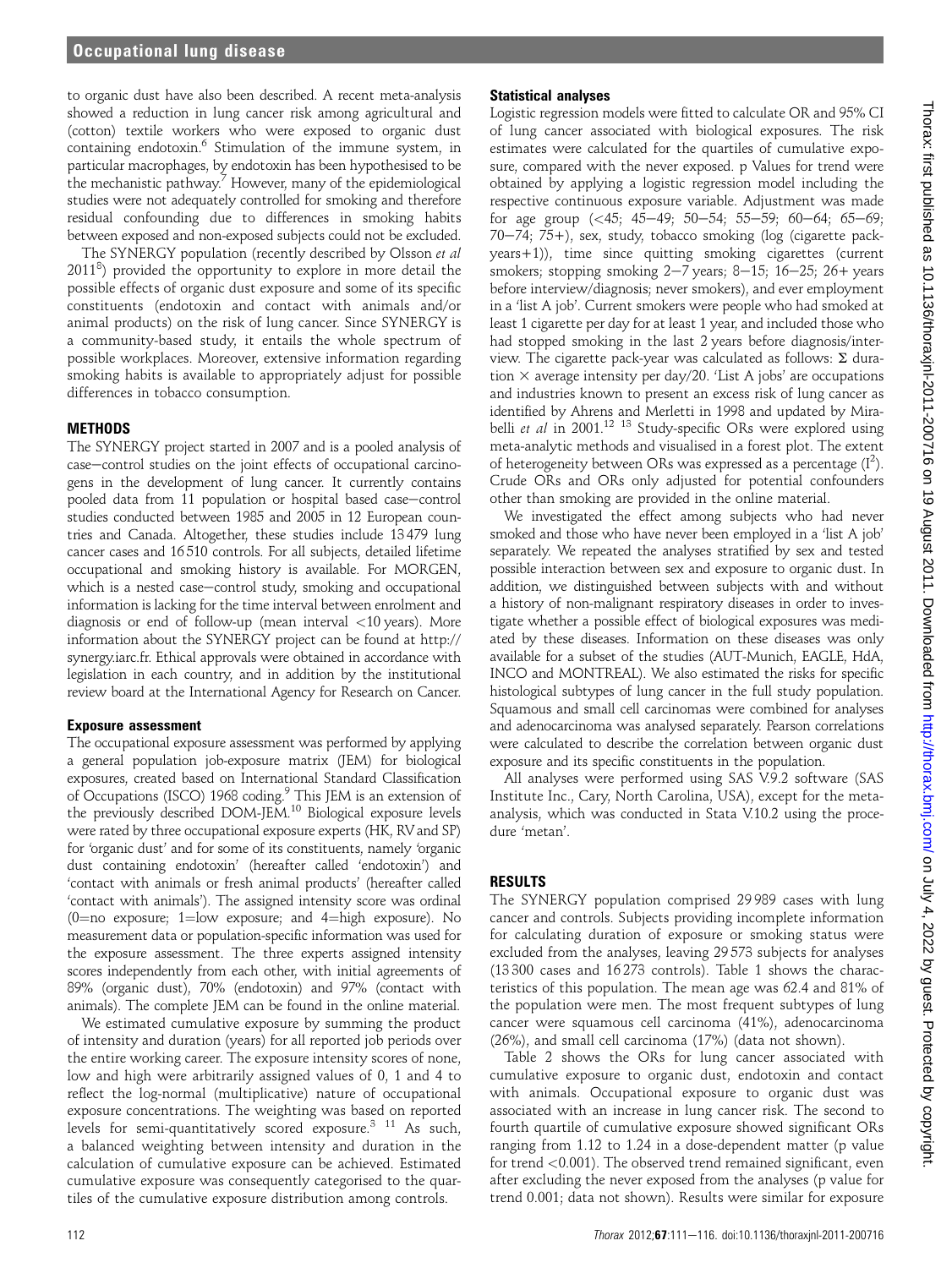#### Table 1 Study population characteristics

|                             | <b>Overall</b><br>$(n=29573)$ | Cases<br>$(n=13300)$ | <b>Participation</b><br>rate cases | <b>Controls</b><br>$(n = 16273)$ | <b>Participation</b><br>rate controls | <b>Data collection</b><br>(between years) | <b>Organic dust exposure</b><br>(between years) | Source of<br>controls   |
|-----------------------------|-------------------------------|----------------------|------------------------------------|----------------------------------|---------------------------------------|-------------------------------------------|-------------------------------------------------|-------------------------|
| Sex                         |                               |                      |                                    |                                  |                                       |                                           |                                                 |                         |
| Men                         | 23 837 (81%)                  | 10810 (81%)          |                                    | 13027 (80%)                      |                                       |                                           |                                                 |                         |
| Women                       | 5736 (19%)                    | 2490 (19%)           |                                    | 3246 (20%)                       |                                       |                                           |                                                 |                         |
| Mean age (SD)               | 62.4 ( $\pm$ 9.0)             | 62.3 ( $\pm$ 8.9)    |                                    | 62.4 ( $\pm$ 9.0)                |                                       |                                           |                                                 |                         |
| Smoking status              |                               |                      |                                    |                                  |                                       |                                           |                                                 |                         |
| Non-smoker                  | 5568 (19%)                    | 799 (6%)             |                                    | 4759 (30%)                       |                                       |                                           |                                                 |                         |
| Former smoker               | 10 193 (34%)                  | 3827 (29%)           |                                    | 6366 (39%)                       |                                       |                                           |                                                 |                         |
| Smoker                      | 13 801 (47%)                  | 8670 (65%)           |                                    | 5131 (32%)                       |                                       |                                           |                                                 |                         |
| Unknown/missing             | 21 $(-1%)$                    | 4 $(< 1\%)$          |                                    | 17 $(< 1\%)$                     |                                       |                                           |                                                 |                         |
| Study                       |                               |                      |                                    |                                  |                                       |                                           |                                                 |                         |
| <b>AUT-Munich (Germany)</b> | 6429 (22%)                    | 3180 (24%)           | 77%                                | 3249 (20%)                       | 41%                                   | 1990-1995                                 | $1931 - 1995$                                   | Population              |
| EAGLE (Italy)               | 4000 (14%)                    | 1917 (14%)           | 87%                                | 2083 (13%)                       | 72%                                   | $2002 - 2005$                             | $1931 - 2005$                                   | Population              |
| HdA (Germany)               | 2006 (7%)                     | 1004 (8%)            | 69%                                | 1002 (6%)                        | 68%                                   | 1988-1993                                 | 1926-1993                                       | Population              |
| INCO (Czech Rep.)           | 756 (3%)                      | 304 (2%)             | 94%                                | 452 (3%)                         | 80%                                   | 1998-2002                                 | 1937-2002                                       | Hospital                |
| INCO (Hungary)              | 696 (2%)                      | 391 (3%)             | 90%                                | 305 (2%)                         | 100%                                  | 1998-2001                                 | $1931 - 1999$                                   | Hospital                |
| INCO (Poland)               | 1628 (6%)                     | 793 (6%)             | 88%                                | 835 (5%)                         | 88%                                   | 1999-2002                                 | $1937 - 2001$                                   | $Hospital + population$ |
| INCO (Romania)              | 404 (1%)                      | 179 (1%)             | 90%                                | 225 (1%)                         | 99%                                   | 1998-2001                                 | 1936-2002                                       | Hospital                |
| INCO (Russia)               | 1179 (4%)                     | 599 (5%)             | 96%                                | 580 (4%)                         | 90%                                   | 1998-2000                                 | 1932-2003                                       | Hospital                |
| <b>INCO</b> (Slovakia)      | 630 (2%)                      | 345 (3%)             | 90%                                | 285 (2%)                         | 84%                                   | 1998-2002                                 | 1936-2002                                       | Hospital                |
| INCO (UK)                   | 1359 (5%)                     | 442 (3%)             | 78%                                | 917 (6%)                         | 84%                                   | 1998-2005                                 | 1933-2003                                       | Population              |
| LUCA (France)               | 589 (2%)                      | 297 (2%)             | 98%                                | 292 (2%)                         | 98%                                   | 1989-1992                                 | 1927-1992                                       | Hospital                |
| LUCAS (Sweden)              | 3321 (11%)                    | 1014 (8%)            | 87%                                | 2307 (14%)                       | 85%                                   | 1985-1990                                 | 1923-1990                                       | Population              |
| MONTREAL (Canada)           | 2681 (9%)                     | 1176 (9%)            | 85%                                | 1505 (9%)                        | 69%                                   | 1996-2002                                 | 1935-2002                                       | Population              |
| <b>MORGEN</b> (Netherlands) | 251 (1%)                      | 64 (0.5%)            | <b>NA</b>                          | 187 (1%)                         | <b>NA</b>                             | 1993-1997                                 | 1945-1997                                       | Population              |
| PARIS (France)              | 396 (1%)                      | 169 (1%)             | 95%                                | 227 (1%)                         | 95%                                   | 1988-1992                                 | 1924-1992                                       | Hospital                |
| ROME (Italy)                | 652 (2%)                      | 328 (3%)             | 74%                                | 324 (2%)                         | 63%                                   | 1993-1996                                 | 1926-1996                                       | Hospital                |
| TURIN/VENETO (Italy)        | 2596 (9%)                     | 1098 (8%)            | 79%                                | 1498 (9%)                        | 80%                                   | 1990-1994                                 | 1922-1994                                       | Population              |

specifically to endotoxin, but only the two highest quartiles showed significantly increased risk estimates. Exposure to endotoxin was moderately correlated with exposure to organic dust (Pearson correlation=0.68; p<0.001) and the effect of exposure to endotoxin disappeared when both organic dust and endotoxin were in the statistical model. There was also no effect observed when exposure to endotoxin was analysed within subjects exposed to organic dust (data not shown). Contact with animals showed no excess of lung cancer risk except for the highest exposure category (OR 1.15; 95% CI 1.00 to 1.32). This finding disappeared when both organic dust and contact with animals were in the statistical model.

When analyses were based on duration of exposure only, we observed a positive association with duration of occupational exposure to organic dust and lung cancer risk. This was found for ever exposure, only low exposure, and high exposure (data not shown). The observed association between ever occupational exposure to organic dust and lung cancer risk differed significantly between studies with ORs ranging from 0.92 (EAGLE) to 1.85 (MORGEN) and a summary risk estimate of 1.12 (95% CI 1.02 to 1.24) (figure 1;  $I^2 = 58.6\%$ ; p for heterogeneity=0.001).

Lung cancer risk associated with occupational exposure to organic dust was stratified by subgroups in table 3. The results showed the same pattern as observed for the full population when restricted to subjects who never worked in a 'list A job'. CIs were wide for analyses among never smokers because of small numbers. No clear monotonic trends between occupational exposure to organic dust and lung cancer were observed in these subgroups. Risk estimates were essentially equivalent for women and men (p value for interaction between sex and exposure to organic dust $=0.23$ ; data not shown). For part of the population with information on previous non-malignant respiratory diseases  $(n=21 655)$ , the analyses for exposure to organic dust are shown

in table 4. Regardless of the history of COPD or asthma, the risk of lung cancer due to occupational exposure to organic dust was increased, albeit that the association seemed stronger among subjects with a history of COPD or asthma (p value for interaction=0.12). Analyses on specific histological subtypes of lung cancer showed that the increased risk of organic dust was limited to squamous and small cell carcinoma (table 5). When restricted to never smokers, the same pattern was observed.

| <b>Table 2</b> Biological exposures and lung cancer risk |  |  |
|----------------------------------------------------------|--|--|
|----------------------------------------------------------|--|--|

| <b>Exposure</b> | <b>Cumulative exposure</b> | Cases  | <b>Controls</b> | OR* (95% CI)        |
|-----------------|----------------------------|--------|-----------------|---------------------|
| Organic dust    | Never                      | 6487   | 8940            | 1.00 (reference)    |
|                 | First quartile             | 1549   | 1770            | 1.05 (0.96 to 1.15) |
|                 | Second quartile            | 1875   | 1914            | 1.15 (1.06 to 1.25) |
|                 | Third quartile             | 1634   | 1804            | 1.12 (1.03 to 1.22) |
|                 | Fourth quartile            | 1755   | 1845            | 1.24 (1.14 to 1.35) |
|                 | Test for trend, p value+   |        |                 | < 0.001             |
| Endotoxin       | Never                      | 8509   | 11 305          | 1.00 (reference)    |
|                 | First quartile             | 1241   | 1276            | 1.08 (0.98 to 1.19) |
|                 | Second quartile            | 1113   | 1175            | 1.08 (0.98 to 1.20) |
|                 | Third quartile             | 1230   | 1268            | 1.12 (1.02 to 1.23) |
|                 | Fourth quartile            | 1207   | 1249            | 1.23 (1.12 to 1.36) |
|                 | Test for trend, p value +  |        |                 | < 0.001             |
| Contact with    | Never                      | 11 158 | 14 001          | 1.00 (reference)    |
| animals         | First quartile             | 661    | 627             | 1.10 (0.97 to 1.26) |
|                 | Second quartile            | 463    | 512             | 1.05 (0.90 to 1.21) |
|                 | Third quartile             | 488    | 563             | 1.07 (0.93 to 1.24) |
|                 | Fourth quartile            | 530    | 570             | 1.15 (1.00 to 1.32) |
|                 | Test for trend, p value+   |        |                 | 0.081               |

\*ORs are adjusted for age, sex, study, cigarette pack-years, time since quitting smoking, and ever employment in a 'list A job'

 $+p$  Values for trend result from a logistic regression model with exposure as a continuous variable.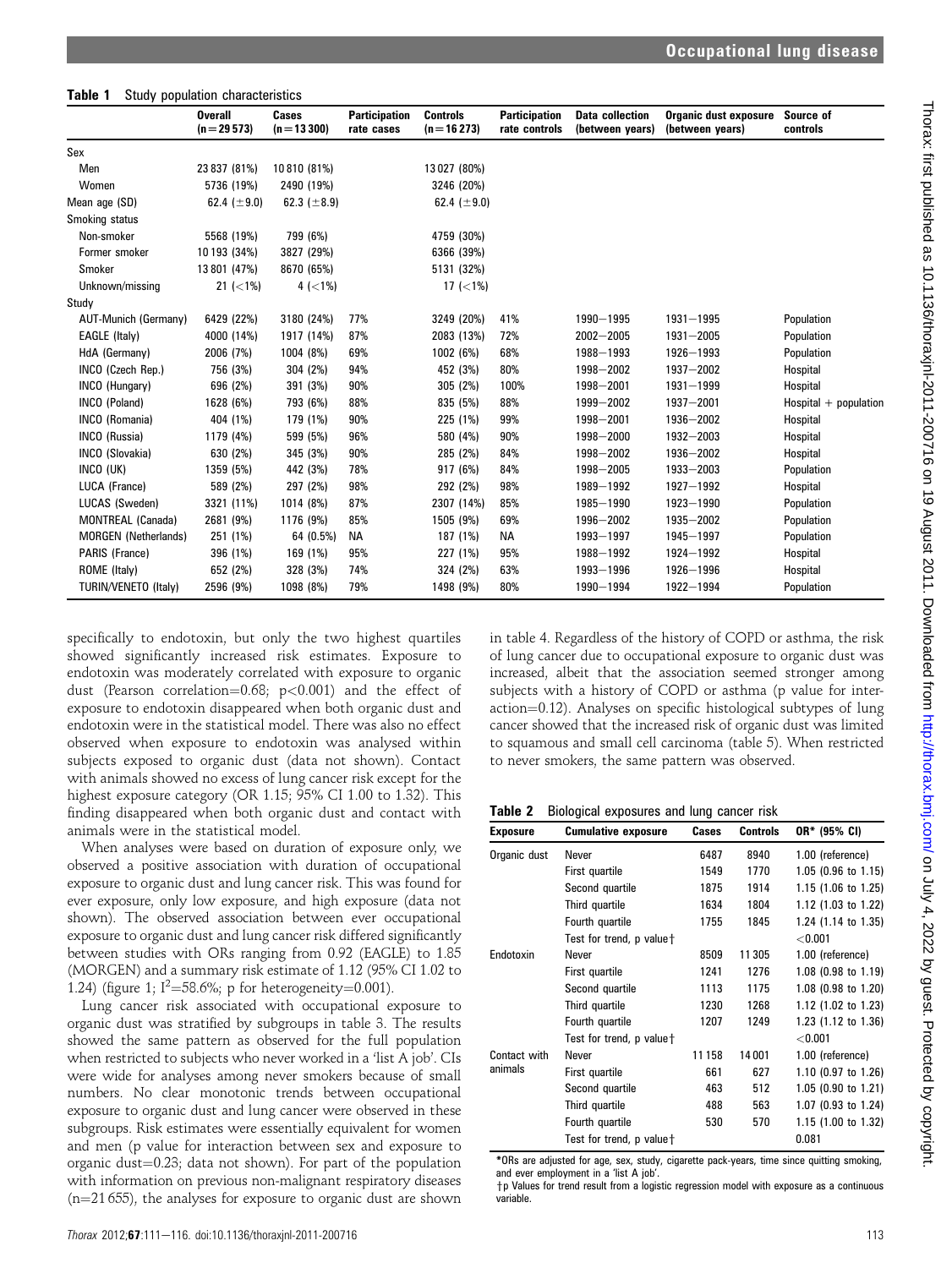| Study                                          | %                             |
|------------------------------------------------|-------------------------------|
| ID                                             | OR (95% CI)<br>Weight         |
| AUT-Munich                                     | 10.04<br>1.37 (1.22 to 1.55)  |
| <b>EAGLE</b>                                   | 9.17<br>0.92 (0.79 to 1.07)   |
| <b>HdA</b>                                     | 7.57<br>1.32 (1.07 to 1.63)   |
| INCO-CZ.Rep.                                   | 4.48<br>1.35 (0.94 to 1.93)   |
| INCO-Hungary                                   | 1.31 (0.93 to 1.84)<br>4.74   |
| INCO-Poland                                    | 1.27 (1.01 to 1.59)<br>7.12   |
| INCO-Romania                                   | 2.71<br>0.99 (0.59 to 1.65)   |
| <b>INCO-Russia</b>                             | 6.56<br>0.96 (0.75 to 1.23)   |
| INCO-Slovakia                                  | 3.93<br>1.29 (0.86 to 1.91)   |
| <b>INCO-UK</b>                                 | 6.17<br>0.94 (0.72 to 1.23)   |
| LUCA                                           | 0.95 (0.65 to 1.40)<br>4.12   |
| LUCAS                                          | 0.95 (0.79 to 1.13)<br>8.45   |
| <b>MONTREAL</b>                                | 0.95 (0.79 to 1.14)<br>8.23   |
| <b>MORGEN</b>                                  | 1.21<br>1.85 (0.81 to 4.24)   |
| <b>PARIS</b>                                   | 1.50 (0.87 to 2.57)<br>2.51   |
| <b>ROME</b>                                    | 0.99 (0.70 to 1.41)<br>4.61   |
| <b>TURIN/VENETO</b>                            | 1.24 (1.04 to 1.49)<br>8.40   |
| Overall $( ^2 = 58.6\%, p=0.001)$              | 100.00<br>1.12 (1.02 to 1.24) |
| NOTE: Weights are from random effects analysis |                               |
| 0.236                                          | 4.24                          |

Figure 1 Forest plot showing study specific ORs and 95% CIs for organic dust exposure and lung cancer, adjusted for age, sex, cigarette pack-years, time since quitting smoking, and ever employment in a 'list A job'. Weight indicates the study-specific statistical weight based on a random effects model.

### **DISCUSSION**

Our results have shown that occupational exposure to organic dust is associated with an increased risk of lung cancer. These results were consistent among people who never worked in a 'list A job' and in subjects with or without a history of COPD or asthma. Subgroup analyses among never smokers showed evidence of an increased risk, but numbers were small precluding meaningful analyses of trends between occupational exposure to organic dust and lung cancer. No protective effect from exposure to endotoxin was observed. Additionally, having had contact with animals or animal products showed no effect on lung cancer risk.

Endotoxin has been proposed to be protective for the development of lung cancer. This hypothesis is mainly based on studies performed among two occupational groups, namely farmers and cotton-textile workers. In a recent meta-analysis

Table 3 Exposure to organic dust and lung cancer risk

| <b>Subjects</b>   | <b>Cumulative exposure</b><br>to organic dust | Cases | <b>Controls</b> | OR* (95% CI)        |
|-------------------|-----------------------------------------------|-------|-----------------|---------------------|
| All               | Never                                         | 6487  | 8940            | 1.00 (reference)    |
|                   | First quartile                                | 1549  | 1770            | 1.05 (0.96 to 1.15) |
|                   | Second quartile                               | 1875  | 1914            | 1.15 (1.06 to 1.25) |
|                   | Third quartile                                | 1634  | 1804            | 1.12 (1.03 to 1.22) |
|                   | Fourth quartile                               | 1755  | 1845            | 1.24 (1.14 to 1.35) |
|                   | Test for trend, p value+                      |       |                 | < 0.001             |
| Never smokers     | Never                                         | 487   | 2971            | 1.00 (reference)    |
|                   | First quartile                                | 105   | 498             | 0.98 (0.76 to 1.26) |
|                   | Second quartile                               | 128   | 576             | 1.07 (0.84 to 1.35) |
|                   | Third quartile                                | 129   | 540             | 1.20 (0.95 to 1.51) |
|                   | Fourth quartile                               | 115   | 592             | 0.98 (0.76 to 1.25) |
|                   | Test for trend, p value <sup>+</sup>          |       |                 | 0.440               |
| Workers never     | Never                                         | 6018  | 8598            | 1.00 (reference)    |
| employed          | First quartile                                | 1335  | 1586            | 1.06 (0.97 to 1.17) |
| in a 'list A job' | Second quartile                               | 1607  | 1694            | 1.19 (1.09 to 1.30) |
|                   | Third quartile                                | 1397  | 1604            | 1.14 (1.04 to 1.24) |
|                   | Fourth quartile                               | 1576  | 1706            | 1.25 (1.14 to 1.36) |
|                   | Test for trend, p value+                      |       |                 | $<$ 0.001           |

\*ORs are adjusted for age, sex, study, cigarette pack-years, time since quitting smoking (if appropriate), and ever employment in a 'list A job'.

 $\dagger$ p Values for trend result from a logistic regression model with exposure as a continuous variable.

Table 4 Association between lung cancer risk and exposure to organic dust, stratified by history of chronic obstructive pulmonary disease (COPD) or asthma

| <b>Exposure to</b><br>organic dust      | <b>Overall</b><br>$n = 21655*$<br>OR+ (95% CI) | No history of COPD<br>or asthma<br>$n = 16737$<br>OR+ (95% CI) | With history of<br><b>COPD or asthma</b><br>$n = 4918$<br>OR+ (95% CI) |  |
|-----------------------------------------|------------------------------------------------|----------------------------------------------------------------|------------------------------------------------------------------------|--|
| Never                                   | 1.00 (reference)                               | 1.00 (reference)                                               | 1.00 (reference)                                                       |  |
| First quartile                          | 1.08 (0.98 to 1.19)                            | 1.09 (0.86 to 1.22)                                            | 1.04 (0.85 to 1.28)                                                    |  |
| Second quartile                         | 1.12 (1.02 to 1.23)                            | 1.06 (0.95 to 1.18)                                            | 1.32 (1.08 to 1.62)                                                    |  |
| Third quartile                          | 1.12 (1.01 to 1.24)                            | 1.09 (0.97 to 1.22)                                            | 1.27 (1.02 to 1.58)                                                    |  |
| Fourth quartile                         | 1.32 (1.19 to 1.46)                            | 1.27 (1.13 to 1.42)                                            | 1.49 (1.18 to 1.87)                                                    |  |
| Test for trend,<br>$p$ value $\ddagger$ | < 0.001                                        | < 0.001                                                        | < 0.001                                                                |  |

\*Subset of total study population for which information on non-malignant respiratory diseases was available.

yORs are adjusted for age, sex, study, cigarette pack-years, time since quitting smoking, and ever employment in a 'list A job'.

 $\pm$ p Values for trend result from a logistic regression model with exposure as a continuous variable.

a decreased lung cancer risk was found, with risk estimates of 0.62 (95% CI 0.52 to 0.75) for agricultural workers and 0.72 (95% CI 0.57 to 0.90) for cotton textile workers. $6$  However, many of these studies did not adequately correct for smoking, which might have resulted in residual confounding. Our study has very detailed information on smoking and as such would be better equipped to correct for smoking habits. We did not observe a protective effect of exposure to endotoxin on the risk of lung cancer with or without correction for smoking habits. Interestingly, when we looked at the risk of lung cancer associated with ever being a farmer, an increased risk was observed (OR 1.13; 95% CI 1.04 to 1.22). This would suggest that exposure misclassification is probably not the main explanation for the lack of an association between endotoxin and lung cancer risk. As such, this large pooled case-control study on lung cancer does not seem to support the previous findings, especially among farmers, on a possible protective effect of endotoxin.

For textile workers, no effect was found in our study (OR 1.02; 95% CI 0.87 to 1.20), but we have to recognise that we were not able to separate cotton textile workers from noncotton textile workers in our study population because of the job coding used. Working with cotton will have led to potentially high endotoxin exposure levels while other textile workers will not have been exposed to endotoxin. As such, we cannot exclude that the absence of a protective effect among textile workers is caused by the inability to separate cotton from noncotton textile workers in these analyses.

No association was found between contact with animals or animal products and lung cancer. Additional analyses showed the same result when restricted to contact with living animals only or ever having worked as a meat processor (OR 1.00; 95% CI 0.80 to 1.25). Previous studies among meat processors, reviewed by McLean and Pearce (2004), contained no smoking data, but the observed elevated risk of lung cancer among people occupationally exposed to meat or meat products was assumed to be greater than that which could be attributed to smoking.<sup>4</sup> After adjusting for smoking, the current analyses do not support these previous findings.

The finding that lung cancer risk is possibly associated with occupational exposure to organic dust is of interest. Given the complex and diverse nature of organic dust, however, more indepth analyses should be performed to identify specific constituents that might be related to the observed increased risk. Farmers and several types of woodworkers represented the majority (52%) of people with high exposure to organic dust.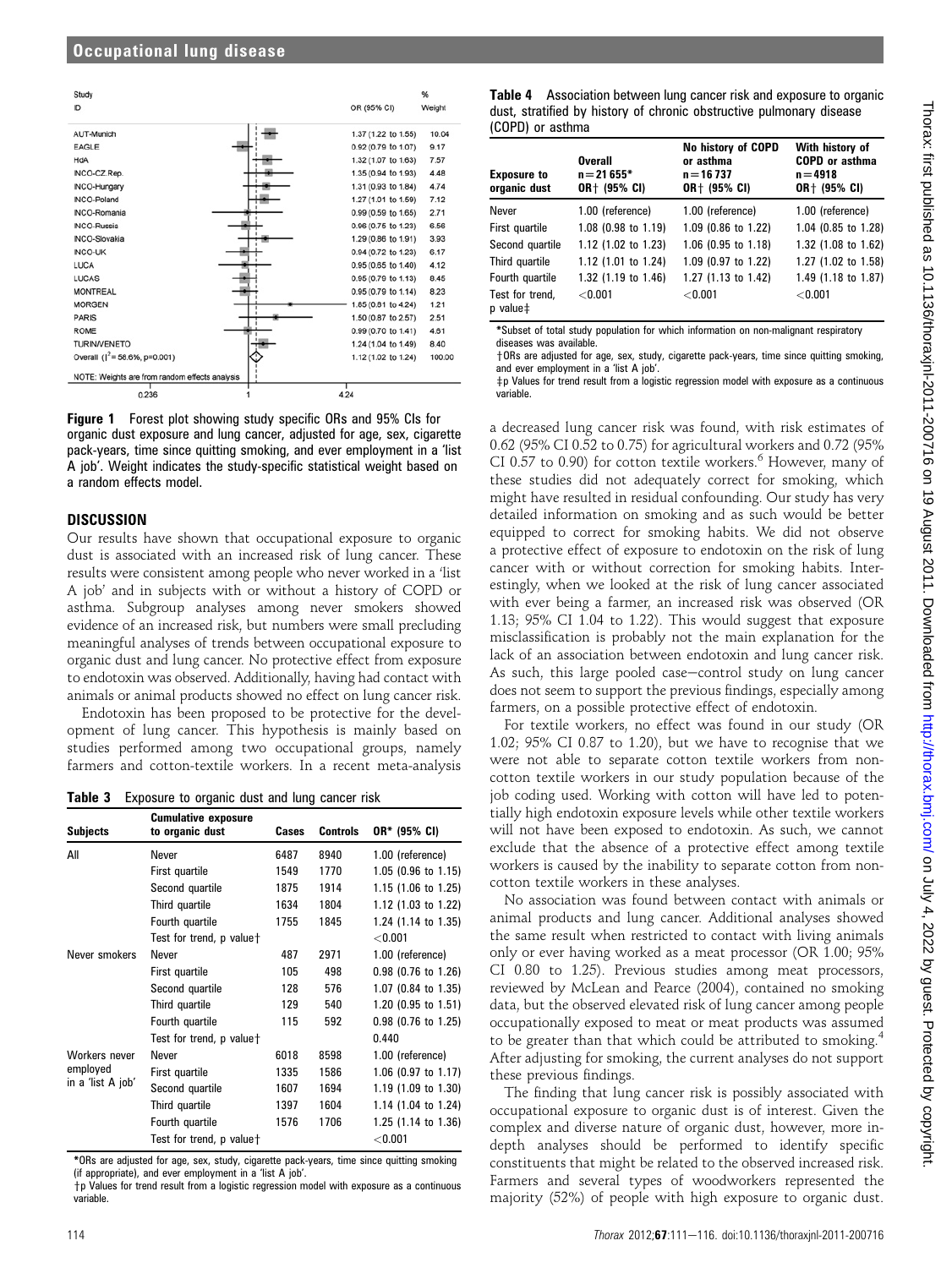**Table 5** Association between lung cancer risk and exposure to organic dust, stratified by histology

|                                      | <b>Controls</b> |      | Squamous and small cell carcinoma |      | Adenocarcinoma        |  |
|--------------------------------------|-----------------|------|-----------------------------------|------|-----------------------|--|
| <b>Exposure to organic dust</b>      | n               | n    | OR* (95% CI)                      |      | OR* (95% CI)          |  |
| <b>Total population</b>              |                 |      |                                   |      |                       |  |
| Never                                | 8940            | 3520 | 1.00 (reference)                  | 1816 | 1.00 (reference)      |  |
| First quartile                       | 1770            | 868  | 1.10 (0.99 to 1.22)               | 382  | $0.92$ (0.81 to 1.05) |  |
| Second quartile                      | 1914            | 1115 | 1.25 (1.13 to 1.38)               | 455  | 1.00 (0.88 to 1.13)   |  |
| Third quartile                       | 1804            | 996  | 1.23 (1.11 to 1.36)               | 392  | 1.01 (0.88 to 1.15)   |  |
| Fourth quartile                      | 1845            | 1146 | 1.39 (1.26 to 1.54)               | 347  | $0.97$ (0.84 to 1.11) |  |
| Test for trend, p value <sup>+</sup> |                 |      | < 0.001                           |      | 0.950                 |  |
| Never smokers                        |                 |      |                                   |      |                       |  |
| Never                                | 2971            | 144  | $1.00$ (ref)                      | 251  | $1.00$ (ref)          |  |
| First quartile                       | 498             | 36   | 1.17 (0.78 to 1.76)               | 44   | $0.76$ (0.54 to 1.09) |  |
| Second quartile                      | 576             | 41   | 1.18 (0.80 to 1.75)               | 54   | $0.84$ (0.60 to 1.16) |  |
| Third quartile                       | 540             | 47   | 1.50 (1.04 to 2.16)               | 57   | $0.95$ (0.69 to 1.31) |  |
| Fourth quartile                      | 592             | 44   | 1.16 (0.78 to 1.75)               | 51   | $0.87$ (0.61 to 1.21) |  |
| Test for trend, p value+             |                 |      | 0.106                             |      | 0.819                 |  |

\*ORs are adjusted for age, sex, study, pack-years, time since quitting smoking (if appropriate), and ever employment in a 'list A job'.

yp Values for trend result from a logistic regression model with exposure as a continuous variable.

Wood dust is classified by International Agency for Research on Cancer as carcinogenic to humans (group 1), which is based on increased risks for cancer of the nasal cavities and paranasal sinuses.<sup>14</sup> Evidence for lung cancer is currently inconsistent.<sup>5</sup> <sup>15</sup> When we looked in more detail at workers exposed to wood dust (ie, loggers, sawyers, cabinetmakers and carpenters), we saw an increased lung cancer risk among those ever employed as a woodworker, with an OR of 1.19 (95% CI 1.07 to 1.32). This might suggest that wood dust is one of the components of organic dust responsible for the observed excess risk of lung cancer. As is the case for sinonasal cancer, there might be differences in carcinogenic potency between softwood and hardwood dust, as well as for histological subtype of lung cancer.14 This will need further investigation. However, when woodworkers were eliminated from the analyses, an increased risk of lung cancer due to exposure to organic dust was still found. This indicates that other constituents may also be responsible for the observed risk.

Risk estimates were heterogeneous across studies, as shown in figure 1. We explored possible reasons for the observed heterogeneity. The heterogeneity was not driven by one study or region in particular. There was no trend in obtained risk estimates for rural versus urban study populations, nor was there a correlation between the occupational exposure prevalence to organic dust and the observed risk by studies. For example, the highest exposure prevalence was observed for the INCO-UK and HdA study from Germany (59% of the controls were ever exposed in both studies), but their risk estimates were 0.94 and 1.32 respectively. The lowest exposure prevalence was for INCO-Romania (32%), LUCAS from Sweden and INCO-Slovakia (both 33%), while risk estimates in these studies were also on different sides of the reference value of 1. The observed heterogeneity in risk estimates did not change after excluding farmers from the analyses (data not shown). As such, the observed heterogeneity does not seem to be driven by quantitative and/or qualitative differences in organic dust exposure, although this cannot be fully excluded. When comparing lung cancer incidence rates for the different countries,<sup>16</sup> no pattern was observed for the observed lung cancer risks.

Occupational exposure to organic dust is a known risk factor for COPD and asthma,  $1-3$  17 and these diseases have been shown to be related to an increased lung cancer risk. $18-20$  Adjustment for COPD and asthma did not affect the observed risk estimates

for occupational exposure to organic dust. When stratified by history of COPD or asthma, the association with exposure to organic dust remained in both strata, albeit that the association was stronger among subjects with a history of COPD or asthma. These findings indicate that if lung cancer is associated with occupational exposure to organic dust, the association is not mediated by COPD or asthma only.

When analysing the main histological subtypes of lung cancer separately it appeared that the increased risk was only observed for squamous and small cell carcinomas and not for adenocarcinoma. It therefore seems that the effect of organic dust is limited to the more central part of the lung. This pattern is similar to those reported for smoking of non-filter cigarettes<sup>21</sup> <sup>22</sup> and might indicate that the observed effect is associated with relatively larger dust particles that do not reach the peripheral parts of the lung. The observation of similar risk estimates among never smokers points towards a possible association between organic dust and lung cancer risk, instead of residual confounding by smoking.

In conclusion, occupational exposure to organic dust appears to be associated with an increased risk of lung cancer.

#### Author affiliations

<sup>1</sup> Environmental Epidemiology Division, Institute for Risk Assessment Sciences, Utrecht University, Utrecht, The Netherlands

<sup>2</sup>International Agency for Research on Cancer, Lyon, France

<sup>3</sup>The Institute of Environmental Medicine, Karolinska Institutet, Stockholm, Sweden <sup>4</sup>Institut für Epidemiologie, Helmholtz Zentrum München, Deutsches

Forschungszentrum für Gesundheit und Umwelt, Neuherberg, Germany

<sup>5</sup>Institut für Medizinische Informatik Biometrie Epidemiologie, Ludwig Maximilians University, Munich, Germany

<sup>6</sup>Unit of Epidemiology, Fondazione IRCCS Ca' Granda-Ospedale Maggiore Policlinico, Milan, Italy

7 National Cancer Institute, Bethesda, Maryland, USA

<sup>8</sup>Research Centre of University of Montreal Hospital Centre, University of Montreal, Montreal, Canada

<sup>9</sup> Cancer Epidemiology Unit, CPO-Piemonte and University of Turin, Turin, Italy <sup>10</sup>Department of Environmental Medicine and Public Health, School of Medicine,

University of Padova, Padova, Italy <sup>1</sup>Institute for Medical Informatics, Biometry and Epidemiology, University of

Duisburg-Essen, Essen, Germany<br><sup>12</sup>Bremen Institute for Prevention Research and Social Medicine, Bremen, Germany

 $13$ The Tisch Cancer Institute, Mount Sinai School of Medicine, New York, New York,

<sup>14</sup>International Prevention Research Institute, Lyon, France

<sup>15</sup>Russian Cancer Research Centre, Moscow, Russia<br><sup>16</sup>Roy Castle Lung Cancer Research Programme, Cancer Research Centre, University of Liverpool, Liverpool, UK